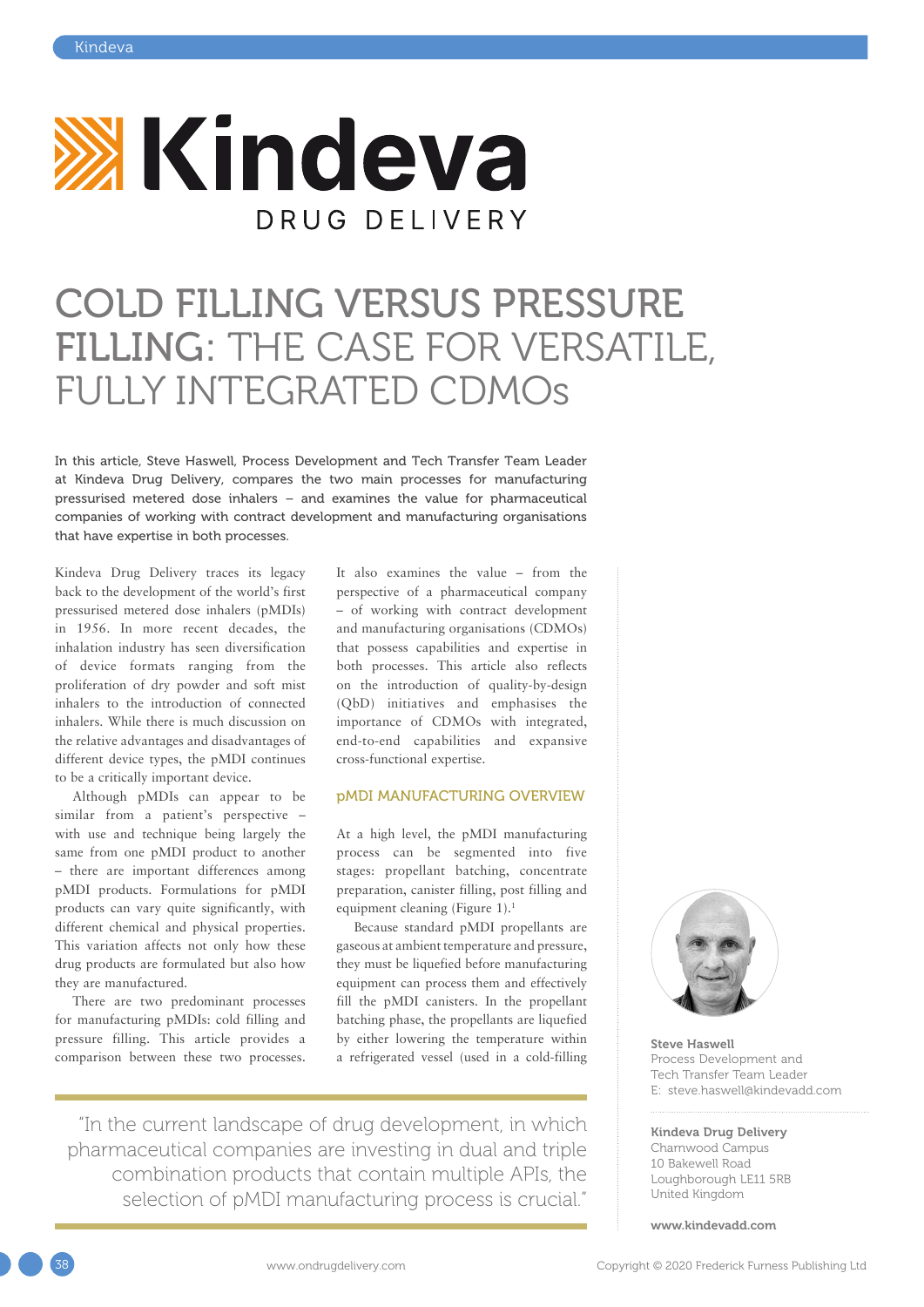

Figure 1: Overview of the pMDI manufacturing process.

process) or by increasing the pressure in a pressurised vessel (used in a pressurefilling process). Then, during the concentrate preparation stage, the API is combined with a liquid solvent or a propellant and then transferred to the batching vessel.

Canister filling differs by cold-fill and pressure-fill processes and may be conducted in a single stage or in two stages. In cold-fill processes, the API or concentrate is pre-mixed with the propellant at a low temperature and then dispensed into empty pMDI canisters. A metering valve is then crimped into place. Importantly, formulation is not driven through the valve.

In a single-stage pressure-fill process, the metering valve is pre-crimped onto the canister before filling. The formulation – API or concentrate pre-mixed with the propellant under pressure – is injected through the valve, into the canister. In a two-stage pressure-filling process, the concentrate is first dispensed into an empty canister, the metering valve is crimped into place and then the propellant is injected through the valve.

More recently, in addition to the single- and two-stage processes, a dualfilling process has become available. Under this process, a concentrated formulation is dispensed through a pre-crimped valve, followed by the propellant using a single fill head. An advantage of the dual-filling technique is that the addition of trailing propellant through the valve helps to cleanse the API residue from the internal pathway within each valve. This process is gaining popularity as the related process patents expire.

Post-filling activities involve a series of in-process controls to challenge and test factors such as fill weight, crimp dimension, heat stress and function. Through-batch units can be sampled for product release testing. Finally, the equipment must be cleaned. Cleaning methods are developed, optimised and validated for each pMDI

programme and consider a variety of factors, including the equipment design and the toxicity of all the APIs, excipients and cleaning materials used on that equipment.

#### CONSIDERATIONS FOR COLD FILLING AND PRESSURE FILLING

In the current landscape of drug development, in which pharmaceutical companies are investing in dual and triple combination products that contain multiple APIs, the selection of pMDI manufacturing process is crucial.

Pressure-filling techniques are best suited for solutions where the API is fully soluble in the final formulation.<sup>2</sup> On the other hand, pressure filling can present challenges for suspensions where the API is not soluble. The challenge for pressure filling is particularly true with suspensions that have high powder loads. Pressure filling these formulations can create clogging of the valve and fill head as a result of the highly concentrated API.

The dominant pMDI manufacturing process in the industry is the single-stage pressure-fill process. The prevalence of pressure filling is at least partially attributable to its operational accessibility. Despite some operational advantages, there are a myriad of factors that must be considered when selecting between coldand pressure-filling processes (Table 1). Both have advantages and disadvantages.

|                                          | Cold Fill                                                                    | Pressure Fill                                                                                                                |  |
|------------------------------------------|------------------------------------------------------------------------------|------------------------------------------------------------------------------------------------------------------------------|--|
| Filling Speed<br>per Unit                | $\bullet$ Bespoke<br>• Low number of fill heads                              | • Multi-head, off-the-shelf<br>equipment available                                                                           |  |
| Formulation Type                         | • Solutions or complex, high<br>powder loaded suspensions<br>• Cold tolerant | • Solutions to medium powder<br>loaded suspensions<br>• Stability in vessel<br>• Accurate propellant<br>top-up through batch |  |
| Valve Selection                          | · Fill into open can                                                         | • Fill through valve                                                                                                         |  |
| Process Equipment                        | • Materials of construction<br>(MOC) that will tolerate low<br>temperatures  | • MOC that will tolerate<br>high pressure and provide<br>effective sealing                                                   |  |
| Fill Weight<br>Accuracy                  | • Important for accuracy<br>of number of shots                               | • Same as cold fill in<br>single-stage process<br>• Critical in two-stage process as<br>final drug content is impacted       |  |
| Unit Purge<br>Requirements               | $\bullet$ None                                                               | • Unit must be purged<br>or vacuum crimped                                                                                   |  |
| Valve Equilibration<br>& Gasket Swelling | • Begins later in process during<br>spray testing                            | · Begins at start of<br>filling process                                                                                      |  |

Table 1: Considerations, advantages and disadvantages for filling processes.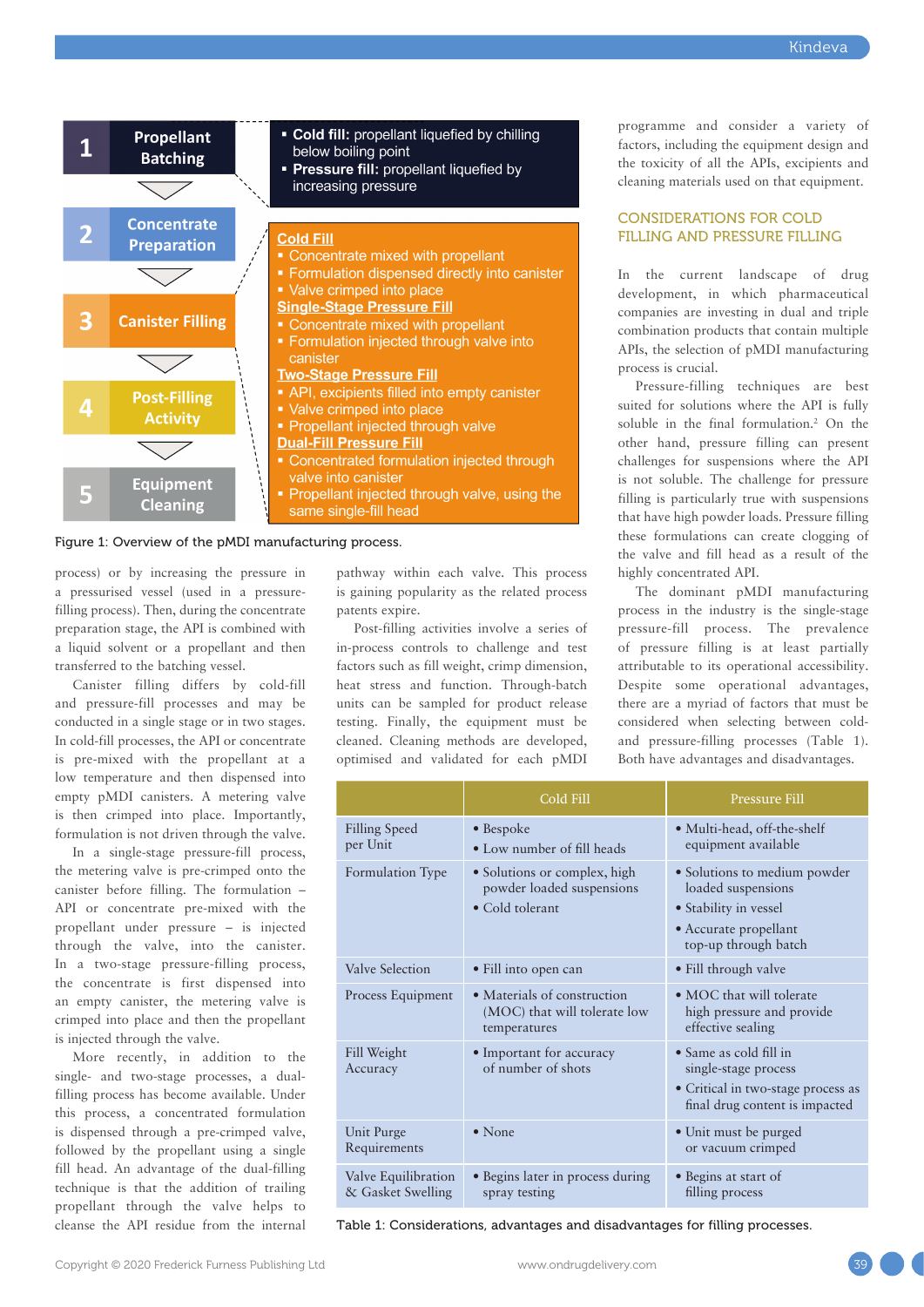Pressure filling may become more challenging for dual and triple combination products as they can have higher powder loading. To successfully pressure fill such formulations, manufacturers will need to select a valve that can withstand higher powder densities. Even with careful valve selection, the valves can be susceptible to clogging. Cold filling is not challenged in the same way, since the formulation is not injected through the valve during filling.

While cold filling tends to be a more appropriate process for high powder load suspensions, it is not without its challenges. First, formulations must be tolerant to cold temperatures, since cold filling is performed at temperatures between -60°C and -50°C. If a formulation is at the edge of solubility, it may not be a good fit for cold filling, as the API may come out of the solution at low temperatures. Moreover, cold-filling equipment and pMDI components can be susceptible to water condensation or ice formation, which can result in moisture uptake.2 To avoid this, cold filling requires strict environmental controls.

#### THE IMPORTANCE OF CDMO VERSATILITY

Based on these considerations, there is no single manufacturing process that is categorically best in every situation. Rather, the scientific literature urges that the selection of a manufacturing process should be a product-specific approach.<sup>2</sup> This selection should not be strictly determined by the options that the manufacturer has available. Therefore, CDMOs with the equipment, capability and experience to provide both pressure filling and cold filling can offer an optimal approach and important advantage to their pharmaceutical partners.

When Kindeva formulators begin working with a partner on the development of a new inhaled product, manufacturing considerations are discussed from the very first phases of the programme. As part of the feasibility stage, the Kindeva technical team evaluates both the pressurefilling and the cold-filling options. Kindeva scientists are able to deduce the optimal filling process early on. It is important to consider both processes in the feasibility stage. Since the suitability of the filling process is dependent on the product and the formulation, Kindeva's ability to evaluate the suitability of both pressure-fill and coldfill processes during the early feasibility

"The optimal selection of a manufacturing process at the feasibility and development stages is extremely significant for pharmaceutical companies because of the potential impact this decision has on long-term product performance and quality."

stage, as well as the ability to scale the process to commercial production, enables alignment of the manufacturing process to the specificities of the client's product.

The optimal selection of a manufacturing process at the feasibility and development stages is extremely significant for pharmaceutical companies because of the potential impact this decision has on longterm product performance and quality. The choice of filling process can impact critical product quality attributes such as aerodynamic particle size distribution (APSD), delivered dose uniformity (DDU), canister content assay, fill weight and moisture.2 For example, with suspension formulations, a precise level of particle disaggregation is needed to attain the required APSD consistently.

Additionally, regardless of which manufacturing process is selected, the volumes of concentrate and propellant must be carefully controlled, which traditionally has been more challenging in two-stage filling processes. These types of quality issues can ultimately impact the performance of the product at the patient level. Therefore, a CDMO that has the versatility to deploy a variety of manufacturing processes is in

"Quality must be designed into the product, requiring an understanding of the relationship between raw materials, formulation, process development and, ultimately, the performance of the product."

a better position to help reduce the risk of future quality issues that arise for their pharmaceutical partners.

#### THE VALUE OF END-TO-END CAPABILITIES

Recent QbD initiatives, along with industry best practices, stipulate that quality must be designed into the product, requiring an understanding of the relationship between raw materials, formulation, process development and, ultimately, the performance of the product.3 In order to design a successful manufacturing process, it is beneficial to have cross-functional expertise, rather than specialised expertise in a single functional area. At Kindeva, every aspect of the business is engaged at the onset of the programme, with collaboration among global experts in formulation, analysis, device development, clinical trials, quality, manufacturing, regulation and marketing. This level of engagement is not only necessary to design an appropriate manufacturing process, it is valuable for designing a winning commercial strategy and high-performance product.

It is important not to overlook the product's commercial strategy when selecting a manufacturing process. Twostage filling processes are often difficult to scale up, have lower output rates and can present difficulties in repeatedly dispensing concentrate accurately – and therefore may be less preferable in large-batch situations.<sup>2</sup> Moreover, it is valuable to work with CDMOs that have manufacturing capabilities and experience at a commercial level, not just at the bench scale. Some process risks may not be relevant at the bench or pilot scales but can manifest during scale-up and commercial manufacturing processes.<sup>2</sup> These risks can be mitigated by evaluating process development with a commercial lens at the programme's inception.

Choosing a CDMO with a strong regulatory and clinical track record can be especially valuable. For customers that have identified the countries in which they want to market their product, it is important to involve the clinical and regulatory team as early as possible, so that they can provide valuable counsel as the programme develops. Early involvement of the regulatory experts supports the robustness of the regulatory strategy at the time of submission. Kindeva can provide this regulatory and clinical expertise based on its track record of product development,